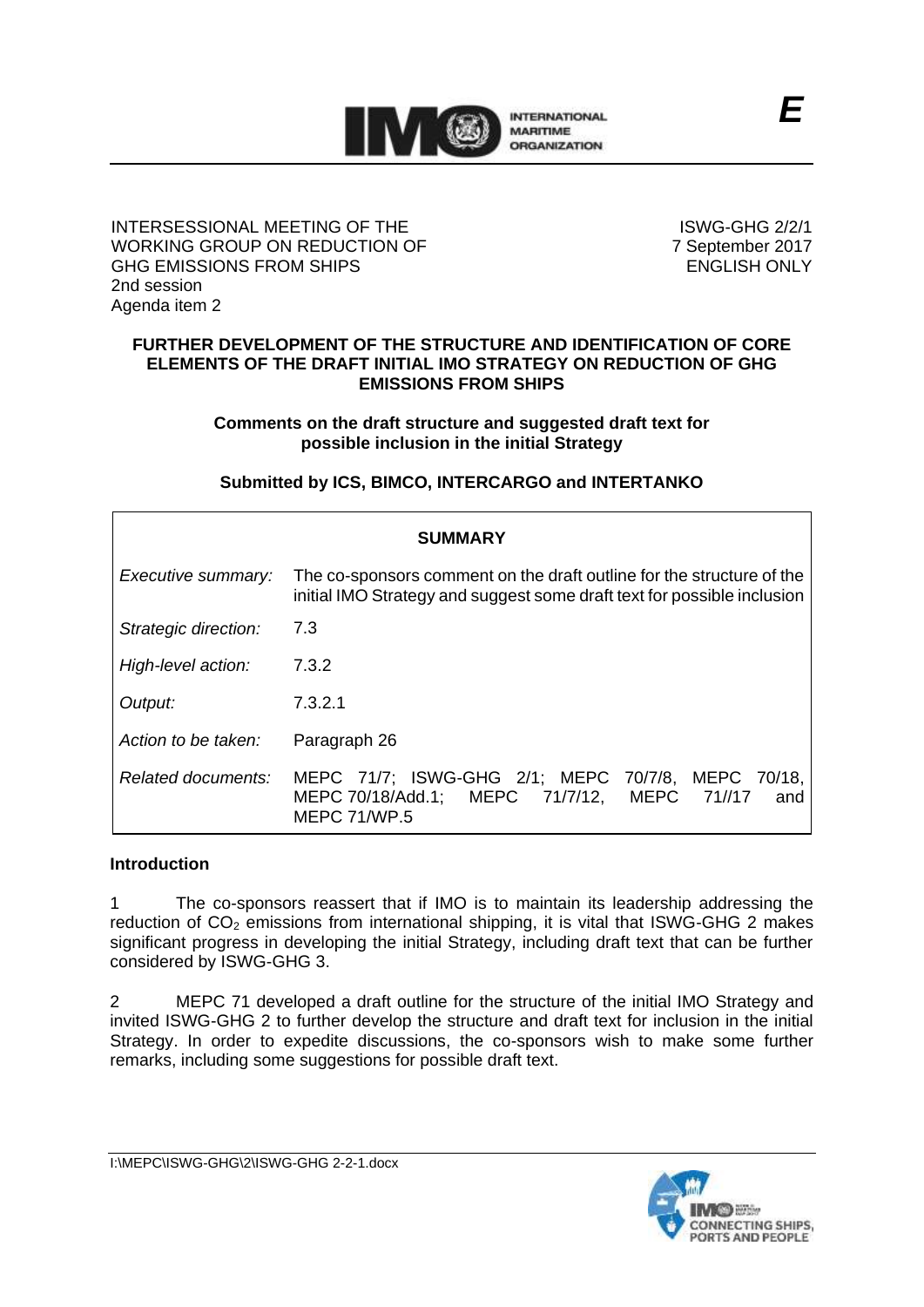### **Preamble/introduction/context including emission scenarios**

3 The co-sponsors suggest that the Chair and Secretariat could be invited to develop a draft preamble and introduction, for consideration at ISWG-GHG 3, which could take account of what is agreed at ISWG-GHG 2.

4 The introduction should make clear that the focus of the Strategy should be on reducing  $CO<sub>2</sub>$  emissions, although a general reference should be made to GHG emissions.

5 To address concerns raised by a number of delegations, the introduction might include the following suggested text:

"The Paris Agreement does not include legally binding requirements for State Parties concerning the delivery of the CO<sub>2</sub> reduction commitments (Nationally Determined Contributions) which they have made, and there are no legal consequences for State Parties that accompany any under or over performance. This initial Strategy applies the same approach with respect to the level of ambition identified on behalf of international shipping."

6 With regard to possible text about emission scenarios, and taking account of discussion at ISWG-GHG 1 (see MEPC 71/WP.5, paragraph 14) the co-sponsors suggest the following:

"All estimates of emissions from international shipping contain uncertainty due, for example, to the uncertainty about the future demand for shipping and technological developments. While this initial Strategy takes full account of the Third IMO GHG Study 2014, new estimates of emissions from international shipping have been developed that identify a reduction in business as usual (BAU) estimates for the period 2012-2050 in comparison to the Third IMO GHG Study 2014. The Organization has also agreed that there will be a need for future IMO GHG studies to estimate the GHG emissions from international shipping, in particular  $CO<sub>2</sub>$  emissions, especially in the period prior to the data collection system for fuel consumption coming into effect."

### **Vision**

7 The co-sponsors strongly concur with the majority of delegations which spoke at ISWG-GHG 1 that a vision should be included in the Strategy, but suggest a modification to the text suggested by the Bahamas (MEPC 71/WP.5 paragraph 20), as follows:

"IMO is committed to the decarbonisation of international shipping within the second half of the century."

8 The intention of this small change ("within" not "by") is to make clear that full decarbonisation would not be expected before 2050, consistent with the objectives/goals proposed by several delegations, including those proposed by the co-sponsors in MEPC 71/7/12 which are reiterated below.

### **Levels of ambition**

9 The co-sponsors emphasize the importance of the initial Strategy including some ambitious  $CO<sub>2</sub>$  reduction objectives, for the sector as a whole, in order to demonstrate to the wider global community that international shipping is fully committed to reducing its  $CO<sub>2</sub>$ emissions, matching the ambition of the Paris agreement.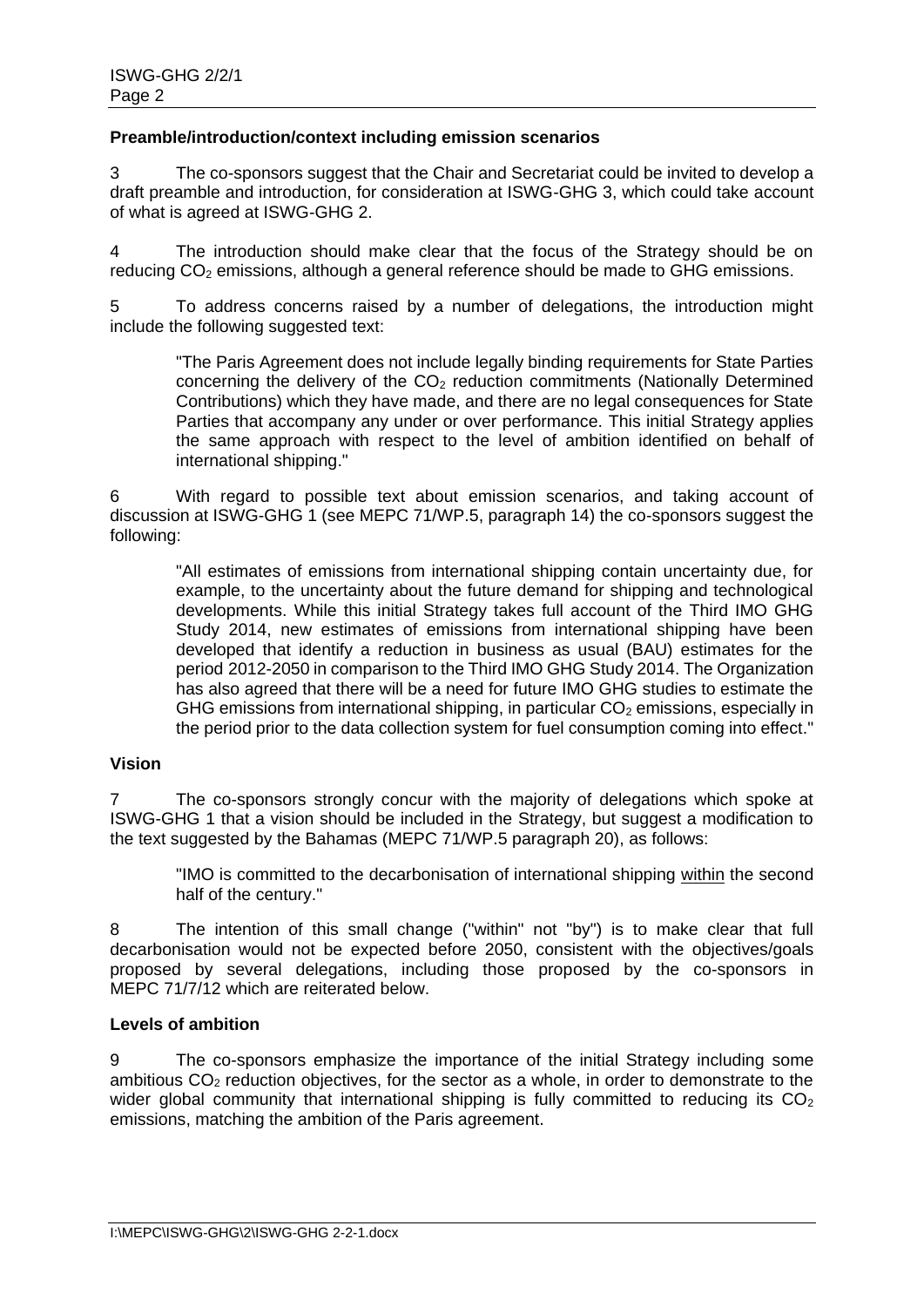10 The co-sponsors reiterate that any objectives/goals included in the initial Strategy should establish a baseline year for the early peaking of  $CO<sub>2</sub>$  emissions from international shipping, as well as setting out some serious long-term aspirations for cutting the sector's  $CO<sub>2</sub>$ emissions by the middle of the century.

11 At ISWG-GHG 1 (see MEPC 71/WP 5, paragraphs 16.28 and 16.33) many delegations stated that the objectives/goals proposed by Japan and ICS et al. "could be used as a basis for going forward", and there was also "support for an evidence-based approach in line with the three-step approach and the aspirational objectives set out by ICS" et al.

12 The co-sponsors repeat that the term "Aspirational Objectives" is chosen deliberately to reflect the possibility that they might not be fully achievable within the time frame agreed and – consistent with the language used in the Paris Agreement, and concerns raised by a number of delegations at ISWG-GHG 1 – that they should have a non-binding character.

13 However, the co-sponsors are open to considering an alternative term to "Aspirational Objectives", provided that the principle is accepted that any  $CO<sub>2</sub>$  reduction objectives/goals agreed for the sector as whole, which contain numbers and dates, should be non-binding in character.

14 To be clear, while the co-sponsors firmly assert, consistent with concerns raised by a number of delegations at ISWG-GHG 1, that any  $CO<sub>2</sub>$  reduction objectives/goals agreed for the sector as a whole must be non-binding, this does not mean that the industry is opposed to the Organization potentially developing additional mandatory measures in order to help deliver the Strategy.

15 The co-sponsors suggest the following specific text for inclusion under "Levels of ambition" in the initial Strategy:

"Levels of Ambition

The initial Strategy is intended to deliver the following (provisional) aspirational objectives:

Objective 1 – to maintain international shipping's annual total  $CO<sub>2</sub>$  emissions below 2008 levels;

Objective 2 – to reduce  $CO<sub>2</sub>$  emissions per tonne-km, as an average across international shipping, by at least 50% by 2050, compared to 2008; and

Objective  $3$  – reduce international shipping's total annual  $CO<sub>2</sub>$  emissions by an agreed percentage by 2050, compared to 2008, as a point on a continuing trajectory of CO<sub>2</sub> emissions reduction."

# **Guiding principles**

16 In view of the vital importance of international shipping to the sustainable development of the world economy, and recognizing shipping's current dependence on fossil fuels, the initial Strategy should set out some guiding principles governing the level of ambition, for which the co-sponsors suggest the following text:

### "Principles

The level of ambition and objectives for  $CO<sub>2</sub>$  reduction by international shipping identified in this initial Strategy do not imply any kind of commitment or intention to place a binding cap on either the international shipping sector's total  $CO<sub>2</sub>$  emissions or the  $CO<sub>2</sub>$  emissions of individual ships.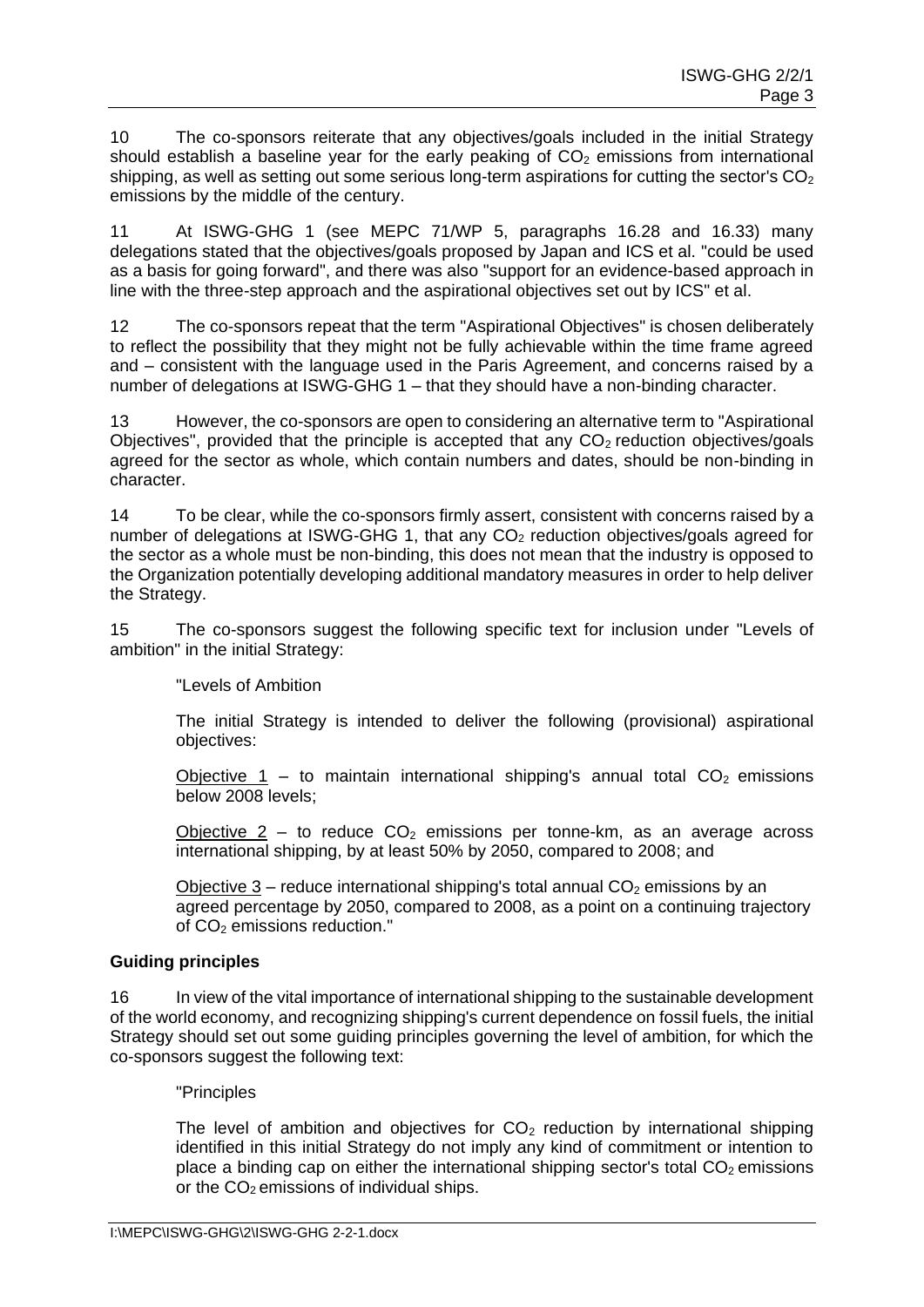The adoption of any objectives in the final strategy (2023) should be consistent with the three-step approach. The objectives adopted as part of initial Strategy are therefore only provisional in the sense that they might be adjusted by the Organization after 2018, taking account of analysis of data from the IMO Ship Fuel Oil Consumption Database and the next IMO GHG Study, prior to the final agreement of these objectives as part of the final IMO Strategy in 2023.

The final Strategy should include an analysis of whether or not the proposed objectives are likely to be achievable with technical and operational measures alone.

Following their agreement as part of the final IMO Strategy to be adopted by 2023, any objectives should be subject to periodic review by IMO. In particular, these objectives should be subject to a comprehensive review 10 years after their final adoption (i.e. in 2033)."

#### **List of candidate short-, mid- and long-term further measures with possible timelines and their impacts on States**

17 IMO's strategy should be for international shipping to move towards a decarbonized future as quickly as the delivery of economically viable alternative fuels and new propulsion technology will allow, while in the interim taking advantage of other efficiency-enhancing technologies as and when they become available and economically viable. Therefore, the co-sponsors believe that, when considering additional measures to reduce international shipping's  $CO<sub>2</sub>$  emissions, the Strategy should build on the new IMO Ship Fuel Oil Consumption Database, as well as the EEDI and SEEMP.

18 However, in the longer term, truly ambitious  $CO<sub>2</sub>$  reduction objectives, matching the ambition of the Paris Agreement, will almost certainly only be achievable following the development of more energy efficient propulsion technologies and alternative marine fuels (such as hydrogen, other fuel cells powered by renewable energy, other ultra-low carbon fuels or carbon neutral biofuels). These new technologies and alternative fuels are not yet fully available or commercially feasible for use by international shipping, although the industry is confident that they will become so in the not too distant future.

19 Importantly, the final Strategy should include an analysis of whether or not the level of ambition and objectives identified in the initial Strategy are likely to be achievable with technical and operational measures alone.

### **Barriers and supportive measures; capacity building and technical cooperation; R&D**

20 It is emphasized that, based on current projections for long term trade growth, significant cuts of total  $CO<sub>2</sub>$  emissions from international shipping might only be achievable with the global availability of economically viable alternative fuels and new ship propulsion technology.

21 The industry co-sponsors therefore wish to highlight the vital need for substantial and sustained international research and development efforts whose stated purpose should be to develop and bring to commercial application new propulsion technology and alternative marine fuels that would allow the industry to substantially decarbonize.